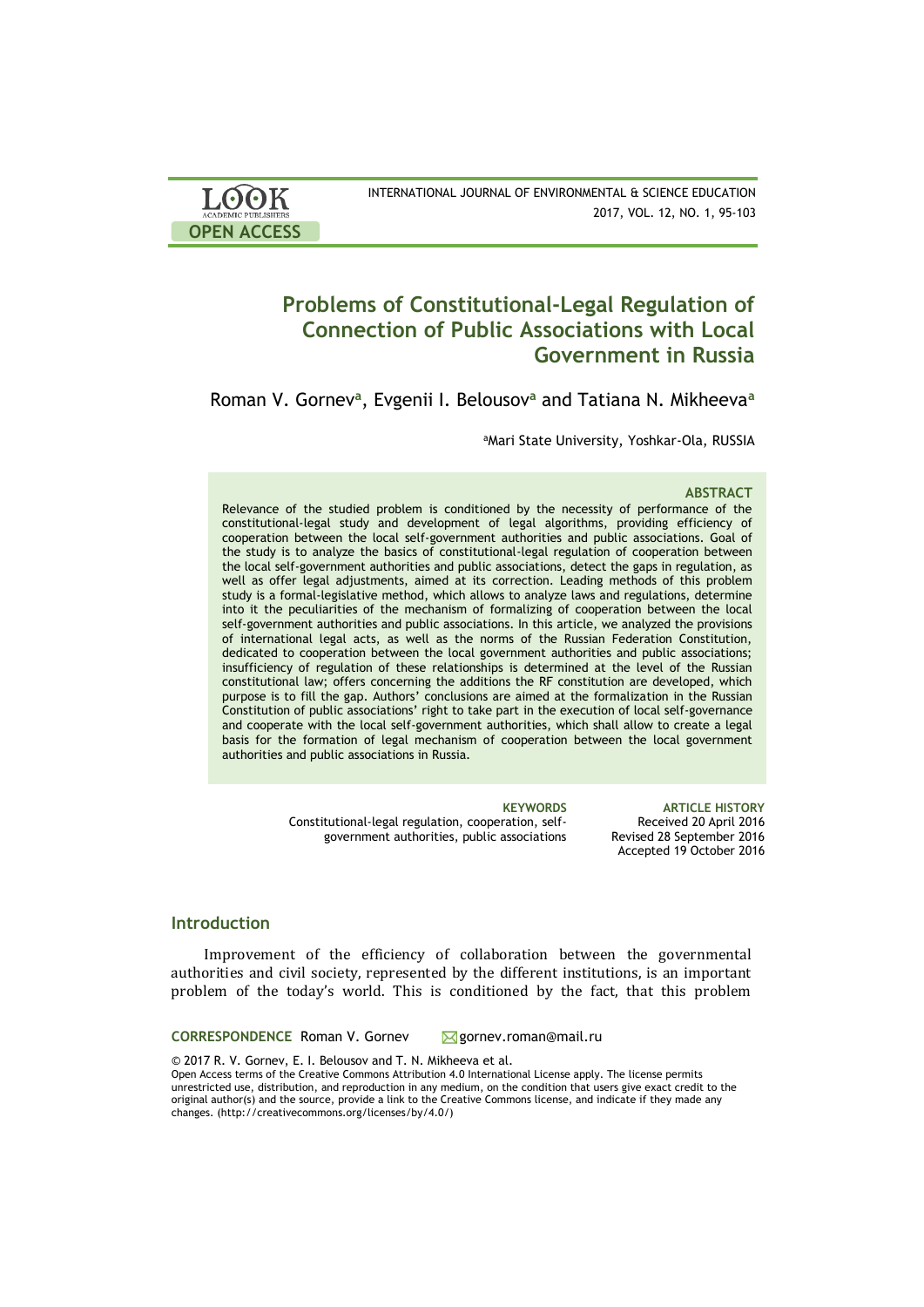appeared together with the origination of the state and subdivision of the society into state and non-state spheres of human activity (Belousov, Gornev & Mikheeva, 2015). One of the traits of democracy is cooperation between the state and institutions of the civil society, setting up of direct and inverse relationships between them, the establishment of the dialogue between the government and public structures (Mikheeva, 2013). Russian researchers point out, that the civil society can't be interpreted as an antithesis to the state, as they are objectively interrelated and interdependent phenomena, a sort of a tandem (Grudtsyna, 2015).

Development of cooperation between the civil society and local self-government authorities acquires special significance. It is conditioned by the fact, that local government is the level of public authority, which is maximally close to the population; routine tasks, connected with the provision of high-quality life to the citizens, solution of the problems of local significance, are performed in the frameworks of municipalities. It is also emphasized, that local self-government authorities are considered to be a connecting link between the state and civil society (Vavilov, 2015). Key condition for the efficient development of the local self-governance as an independent level of public authority is its cooperation with the citizens and civil society institutions (Mikheev, Dudko & Mikheeva, 2015). Moreover, there exists a positive experience of the foreign countries, where public involvement to the local administration, support of the civil initiatives in the municipal sphere has been developed (Mikheev, Mikheeva & Mokoseeva, 2015).

Substantial amount of the civil society institution functions at the municipal level. Such institutions include non-governmental associations, mass media, public chambers, public councils, voluntary public and fire brigades, trade unions, charity organizations etc. Each of the above-mentioned institutions is a significant component of municipal civil society, but, one of the basic institutions of the civil society at the local level is public associations. Associations of the citizens are considered to be one of the most important components of the civil society, form of involvement of the state population into active political, economical and social-cultural activity (Maly, 2003), besides they serves as a linking element between the state and the personality (Belyasov, 2010).

Public associations, as a rule, perform its activities in socially significant spheres, and, in point of fact, solution of problems, connected with life necessities of local communities in the modern conditions is impossible without their participation (Likhoshva & Mikheeva, 2016). Here, we have to agree with T.N. Mikheeva (2014), who notes that the problem of gradual development of local self-governance is close to the activity of the citizens, local communities and other civil society structures.

It should not go unnoticed that nowadays legal regulation of cooperation between the local self-government authorities and public associations is segmental and chaotic, there is no systematicity and hierarchy principle in the regulation of such cooperation mechanism. To our opinion, it is connected with the absence (at the level of the RF Constitution (1993)) of the statute of law, empowering the civil associations with a right to take part in the execution of local self-governance by means of legal cooperation with the local government authorities in the frameworks of solution of the problems of local significance.

All stated above confirms the absolute relevance of the study subject, both from the theoretical and practical point of view.

### **Methodological framework**

The methodology of the study covers general scientific method, for example, dialectical one. Besides, we used scientific cognition methods, specific for the legal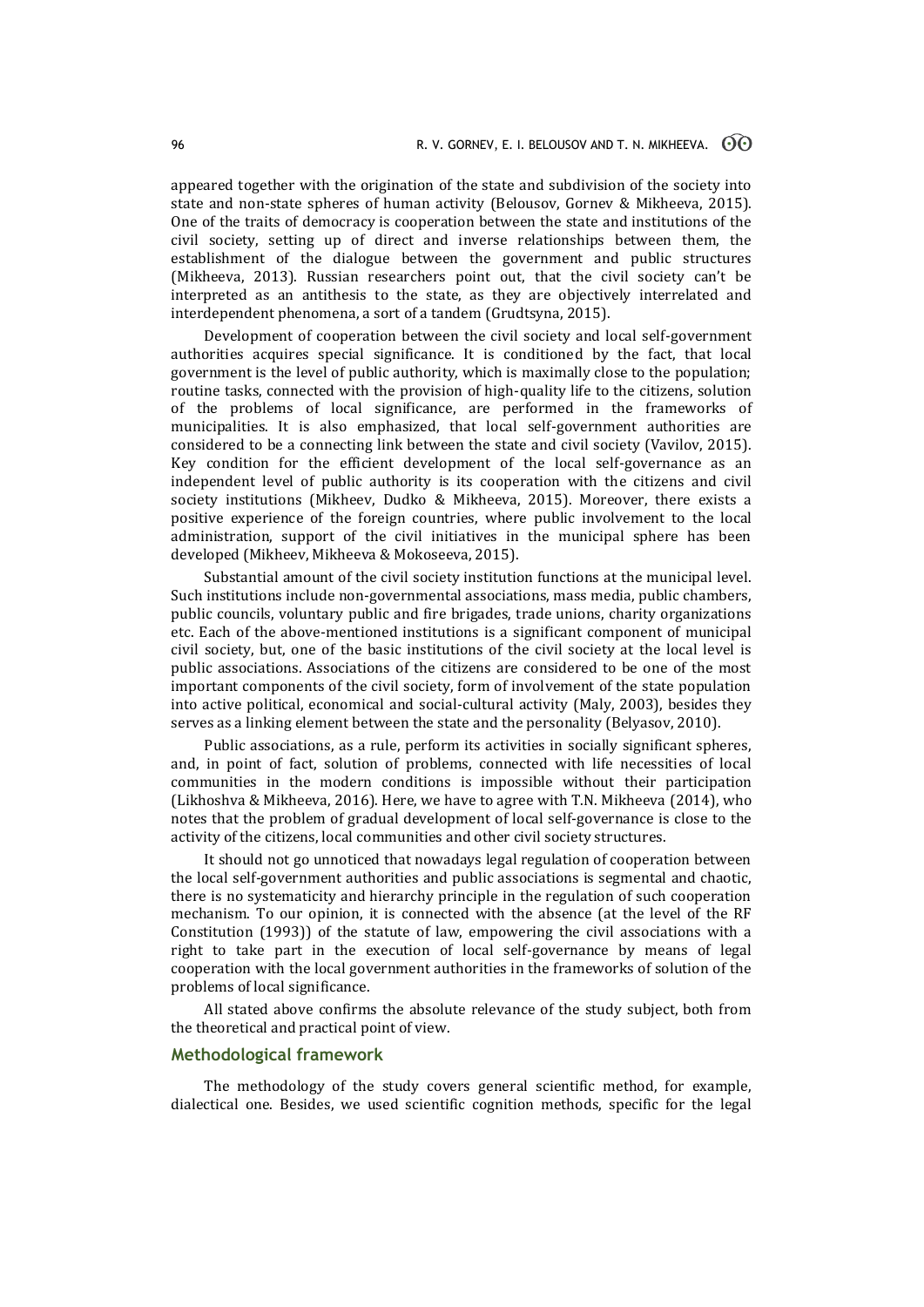studies. A systematic approach was relevant in the course of analysis of cooperation between the public associations and local government authorities. Scientific objectivity principle allowed to perform comprehensive and objective analysis of the factual material, the whole combination of factors, influencing at the cooperation between the public associations and local government authorities. Usage of formal-legislative method allowed to analyze laws and regulations, determine into it the peculiarities of the mechanism of strengthening of cooperation between the local self-government authorities and public associations. Besides, in this study we used other methods, which allowed to study the problem and explore the topic.

### **Results**

Mechanism of cooperation between the local government authorities and public associations can't be studied without the analysis of its legal regulation. Legal regulation of both local self-government institutions and public associations, as well as of the issues of its cooperation has been changed greatly within last 25 years.

A special place in the system of legal regulation of local self-government and public associations' cooperation mechanism is held by the European Charter of Local Self-Government (1985), adopted by the Council of Europe in 1985 and ratified in the Russian Federation in 1998 (1998). Legal status of above-mentioned international act is based on p.4 article 15 of the RF Constitution, in accordance with which, generally accepted principles and norms of international law and international treaties to which the Russian Federation is a signatory are considered to be an integral part of its legal system.

Russian scientists point out, that European Charter of Local Self-Government is the most important international legal document, defining legal development benchmarks of local self-governance (Mikheev, 2013). Within this framework, issues of cooperation between the local self-government authorities and public institutions shall be assessed in terms of the provisions of the European Charter of Local Self-Government, as a component of Russian constitutional legal regulation of these relationships.

It is noted in the preamble of the Charter, that local self-government authorities are one of the principle bases of any democratic system, and the citizens' right to take part in the administration of state affairs may be executed (most directly) at the local level. Specified provisions of the preamble of the European Charter of Local Self-Government do not contain any references to the right of the public associations to take part in the performance of local self-governance, as well as to the right for cooperation with local self-government authorities. But, as local public associations consist of citizens, then according to specified provisions of the Charter we may make a conclusion that the right of the public associations to take part into the performance of self-governance (inter alia, by means of interaction with the local self-government authorities) is attached at the international level.

P. 1 art. 3 of the European Charter of Local Self-Government contains a definition of the term "local self-governance", which means right and ability of the local selfgovernment to regulate a significant part of the public affairs, as well as to administer it, acting in the frameworks of applicable law, in accordance with its competence and in favor of local population.

This right is exercised by the councils or meetings, consisting of the members, elected by means of free, ballot, direct, equal vote. Councils and meetings may have the executive bodies, which are accountable to them. This provision by no means excludes addressing to the meetings of the citizens, referendum or another form of direct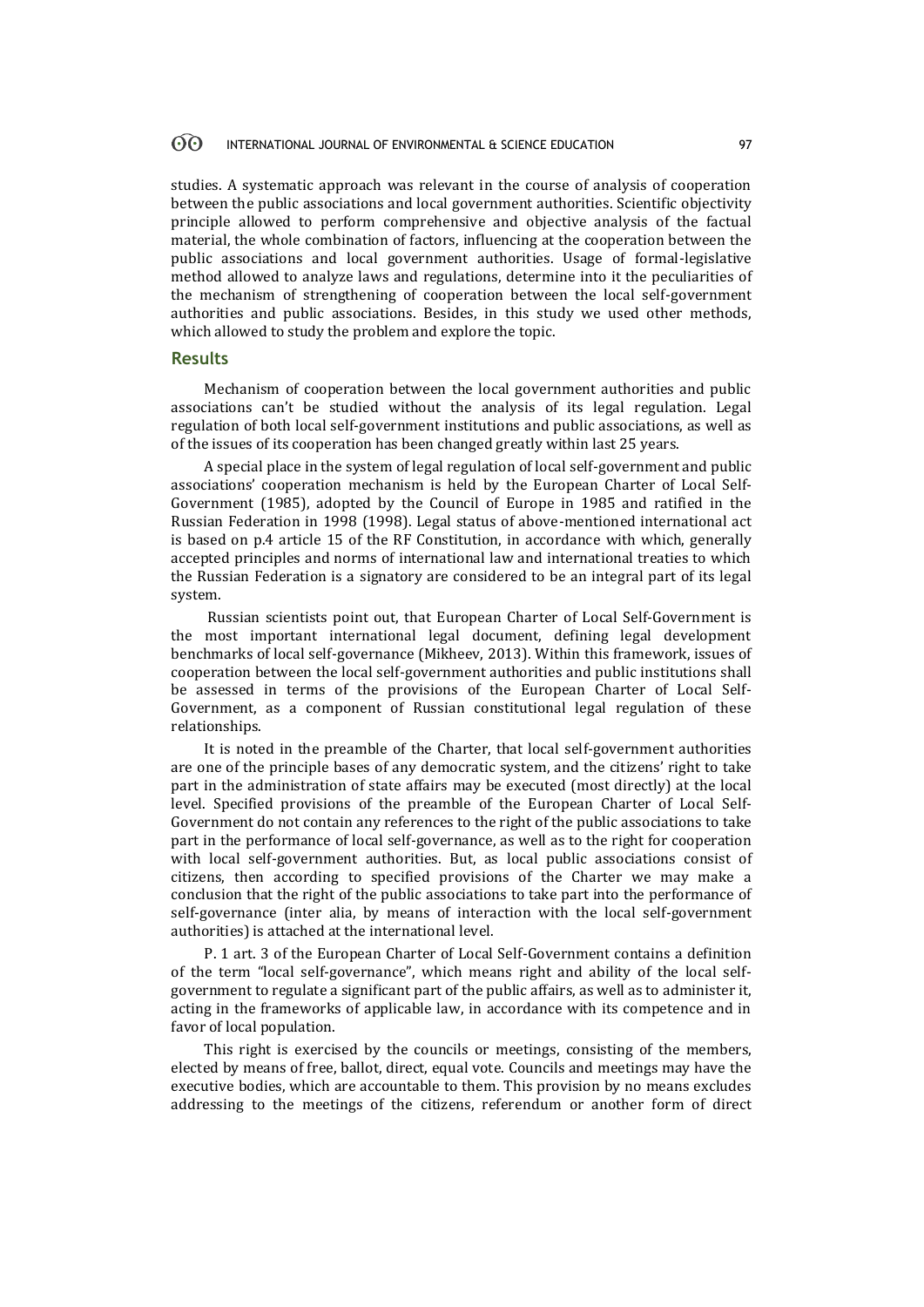participation of the citizens, where is allowed by law. Analyzing the definition of the local self-governance, contained in the Charter, D.S. Mikheev (2013) notes, that the key place (from the position of study of self-governance publicity principle) in the delineation is held by the reference to the consideration of the population interest, which is impossible without communication of local self-government authorities with the members of local society. As public associations include representatives of the local population, then local self-governance should be also executed in favor of the local associations.

So, European Charter of Local Self-Government sets basic principles of legal regulation for the cooperation between local self-government and public associations, the essence of which is to settle the questions of local significance on the basis of the interests of the citizen groups and in cooperation with them.

The RF constitution plays a key role in the legal regulation of local self-government institutions and public associations, as well as mechanisms for its cooperation. A large number of enactments of main law of the Russian Federation is dedicated to abovespecified issues, in particular 1, part 2 articles 3, article 12, part 4 articles 13, part 2 articles 24, article 30, part 1 articles 32, article 33, articles 130 – 133.

Analyzing the text of applicable Russian Constitution, we may find one of the legal bases of local self-government bodies and public associations functioning in Russia, as well as its' cooperation even in the first article, that is a reference to the democratic character of our country. Both local self-government, as a level of public authority, and public associations, as a civil society institution, represent a manifestation of democratic principles in the society and in the state.

Article 12 of main law of the RF determines the main principle of self-governance in the national law, its self-sufficiency in the frameworks of its powers and independence from the state government bodies. This norm has a basic meaning for the whole legal regulation of local self-government, as in accordance with p.2 art. 16 of the RF Constitution, provisions of section 1 have a priority in relation to the other provisions of RF basic law.

Section 8 of the RF Constitution is dedicated to more detailed regulation of the issues, connected with local self-governance. Article 130 determines, that local selfgovernment in the Russian Federation provides an independent solution by the population of the questions of local significance. Local self-governance is performed by the citizens by means of a referendum, votes, other forms of direct expression of will, via electoral and other bodies of local self-governance.

The RF Constitutional Court ruling No. 7-P dated 02/04/2002 (2002) states, that subject of law for independent execution of municipal government is the population of municipal entity, which is entitled to protect its rights and liberties, realized at the level of self-governance, inter alia, by means of influence (in different legitimate forms) at the elective officials of local self-government. The RF Constitutional Court also noted, that population control over the activity, set as a premise of the following influence, represents one of the means of the population self-organization.

In this regard statement of the scientists concerning the fact, that the accountability of the local governments, as well as the openness of its decisions for the citizens, appear to be important conditions for its cooperation (Kudryavtzev, Mikheeva & Mikheev, 2016), should be admitted.

We shall agree with Yu.S. Yaichnikova (2011), who notes, that constitutional right of the citizens for self-governance also includes a possibility of realization by the population and other civil society institutions of the powers, connected with oversight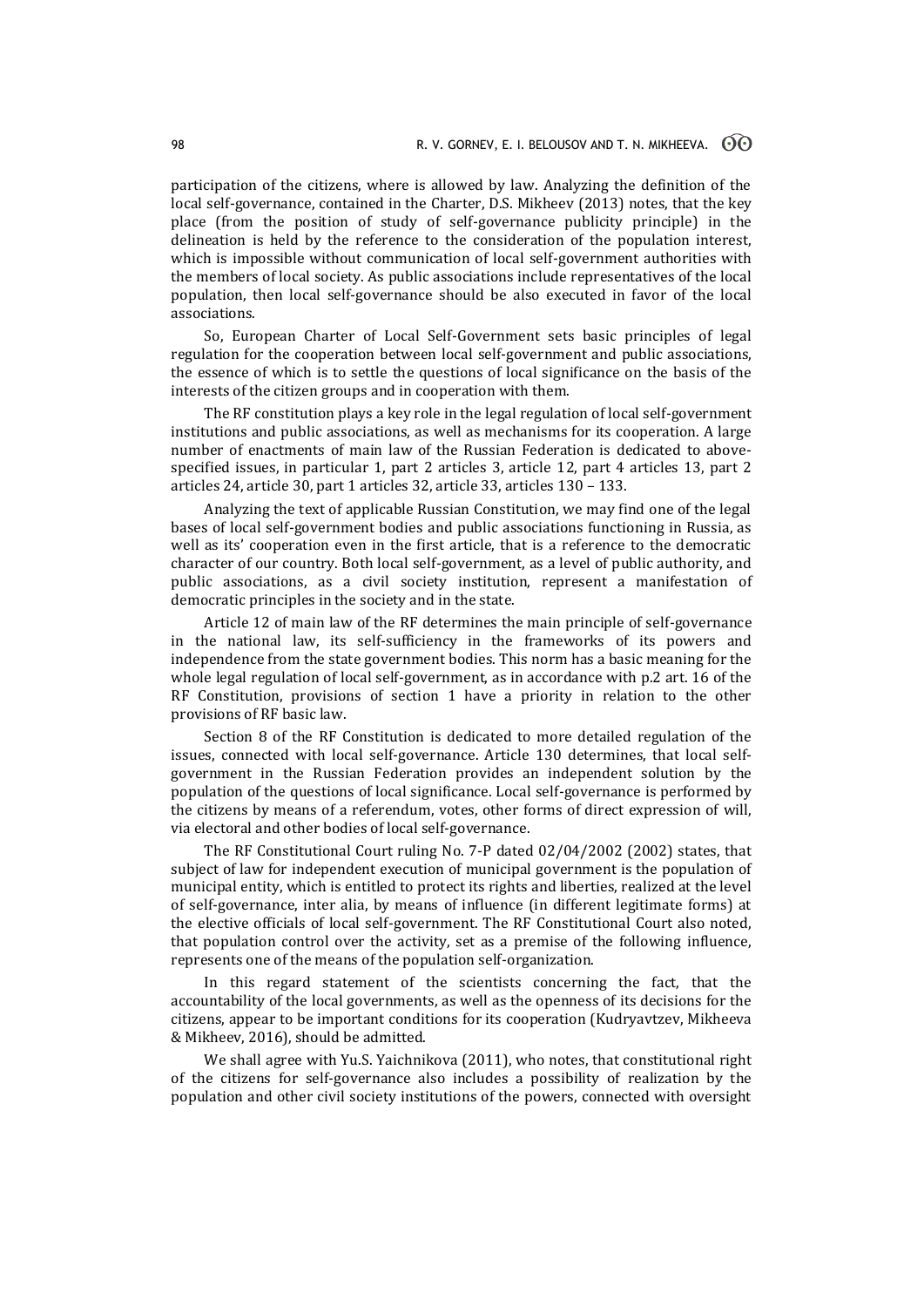of self-government authorities. Moreover, we consider, that above-specified right includes a possibility of the citizens and local public association to cooperate (in different forms) with the local self-government authorities in the course of implementation of self-governance.

But absence of particular regulatory directive in the RF Constitution concerning the allowability of participation of the local public associations in the performance of self-governance and cooperation with the local self-government authorities causes legal uncertainty in the regulation of this questions, as well as slows down the development of federal and regional legislation on the part of determination of particular forms and mechanisms of cooperation between the local self-government authorities and public associations.

This gap in law may be settled by means of introduction of the following additions into p. 2 art. 130 of the RF Constitutions to read as follows: "Local self-governance is performed by the citizens by means of a referendum, votes, and other forms of direct expression of will, via electoral and other bodies of local self-governance. Local public associations are entitled to participate in the performance of self-governance by means of cooperation with local self-government authorities in the frameworks, set by law".

The closing of above-specified gap shall promote the formation and secure into the enactments of different level of the efficient and qualitative mechanism of cooperation between the local self-government authorities and public associations. In its turn, insufficient regimentation of self-governance institution in the RF Constitution has been repeatedly emphasized in the literature. In particular, T.N. Mikheeva (2003) pointed out the necessity of supplementation of the constitutional regulation of the local selfgovernance. A.A. Sergeev (2006) noted, that loss by the Constitution of the formal clearness and ambiguity in the assessment of its content devaluate the Constitution. We suppose, that above-specified comments of the distinguished municipalist - scientists are equally extended to the interactions between the public associations and local selfgovernment bodies, as the development of such interactions depends on the forming up of the civil society at the municipal level, which, in its turn, is considered to be a basis for the whole home state.

Art.30 of the RF Constitution, determining the rights of each citizen for the association, guarantees of liberty of the public associations' activity, as well as the prohibition against the enforcement to the engagement in any association, also requires examination. Constitutional right for associations is a basic provision for the whole mechanism of cooperation between the public associations and local self-government bodies.

Reasoning upon enforcement of the right for associations, T.V. Soifer (2012) points out, that the content and character of many individual rights provide its realization in a collective order by means of association of its holders into the communities. There are no doubts, that joint implementation of the civil rights in the frameworks of the public associations allows to achieve a better effect. It is particularly demonstrated in the process of realization of the rights, which are somehow connected with the actions or decisions of the governmental bodies.

P.4 art. 13 of the RF Constitution determines the principle of equality of the public associations under the law. The essence of this constitutional norm reflects (partially) the content of the principle of equality of the public associations for the cooperation with the local self-government authorities, the intention of which is on the equal access of the public associations to the legal forms of cooperation with local self-government authorities.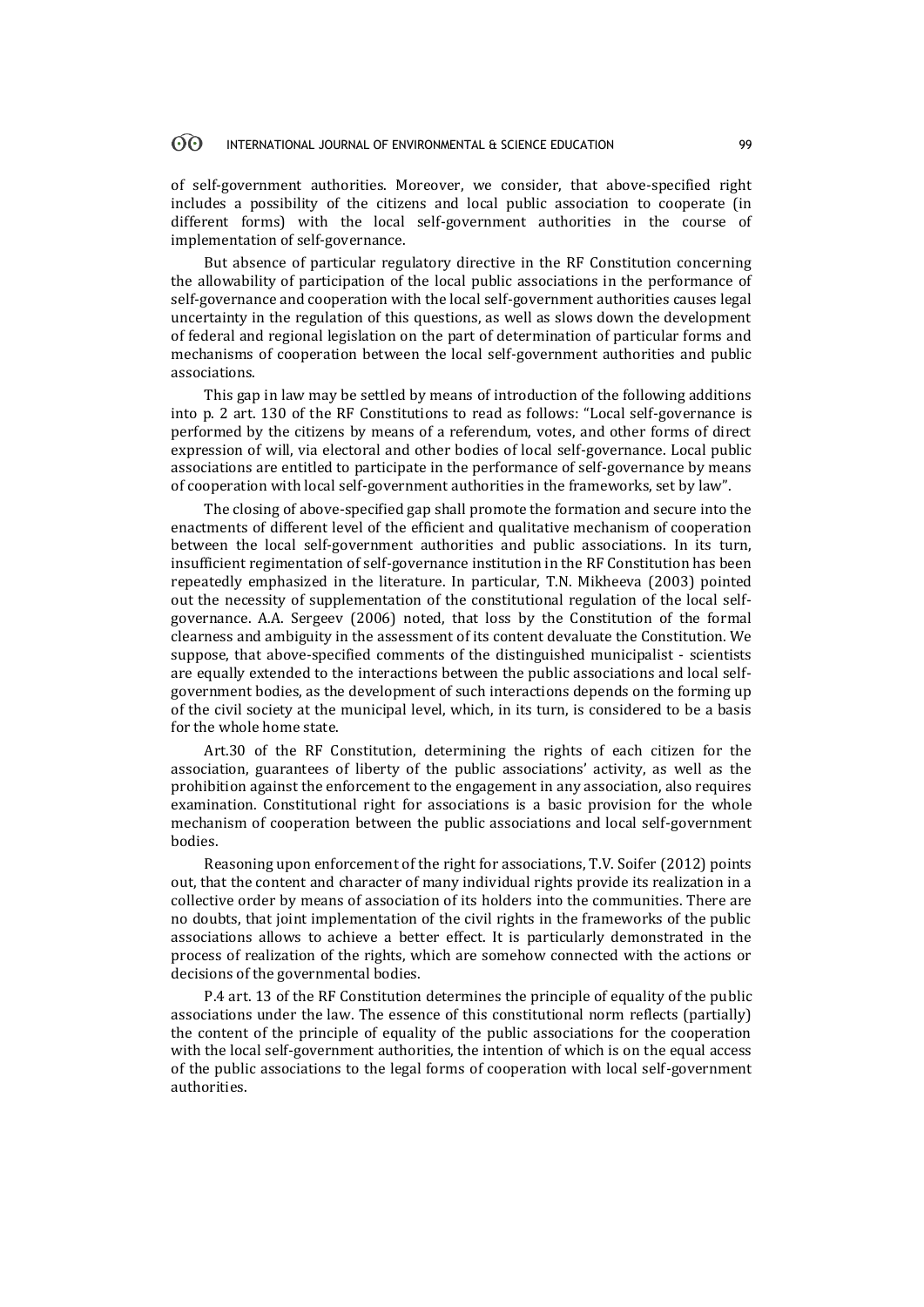P.2 art. 24 of the RF Constitution, which entrusts upon the governmental bodies and public associations the obligations of the provision to each citizen of a possibility to get acquainted with the documents and materials, directly connected with its rights and liberties, requires separate scientific analysis. Considering this enactment, D.S. Mikheev (2013) notes, that it creates serious legal premises for the enhancement of the civil activity, engagement of the citizens of the municipal entities into administration process at the local level.

Provisions of art. 33 of the RF Constitution, in accordance with which the RF citizens are entitled to address in person, as well as to submit individual and collective petitions to the central and local authorities, are connected with above-specified enactment.

Above-specified constitutional provisions appear, in particular, in such form of cooperation between public associations and local self-government authorities, as petitions of the civil associations to the local authorities.

Art. 32 of the RF Constitution provides the citizens of Russia a right to take part in the administration of the state affairs both directly and via their representatives. Together with above-mentioned provisions of art. 30 of the RF Constitution, this enactment determines (at the constitutional level), inter alia, legal bases of participation of the public associations into the realization of local self-governance and legal cooperation with local self-government authorities.

So, analyzed international legal acts, as well as the provisions of Russian Constitution altogether provided a basis for legal cooperation between the public associations and local self-government authorities. But the authors observed insufficiency of constitutional legal regulation, which prevents the formation (in terms of legislation) of the efficient and integral mechanism of cooperation between the above-specified subjects.

# **Discussions**

Study of the legal literature allows stating the absence of special investigations, dedicated to the problem of constitutional legal regulation of cooperation between the local self-government authorities and public associations.

In its turn, issues on cooperation between civil society institutions and state authorities are studied actively in the science. This topic was analyzed in detail by V.V. Grib (2010) in his monographic study. In his another work V.V. Grib (2011) offered (in prospect), in the course of adoption of new RF Constitution, to include into it an article "Cooperation between the state and civil society", regulating basic forms and mechanisms of cooperation between the governmental authorities and civil society institutions.

Problems of cooperation between the governmental authorities and public associations were also studied in the works of V.V. Lysenko (2001), D.E. Mereshkin (2006), I.S. Fatov (2008), A.S. Sheryazova (2011) and others.

Issues of the public control over the activity of the local self-government authorities were reflected in the monograph of Yu.S. Yaichnikova (2011), who offered to complement the RF Constitution with an enactment on the possibility of public control of the activity of municipal governmental bodies. According to Yu.S. Yaichnikova (2011), this shall allow making the activity of the local authorities transparent and open.

Conclusions of D.S. Mikheev (2013), made in the process of studying of the local self-governance publicity principle, are of special academic interest. In particular, D.S.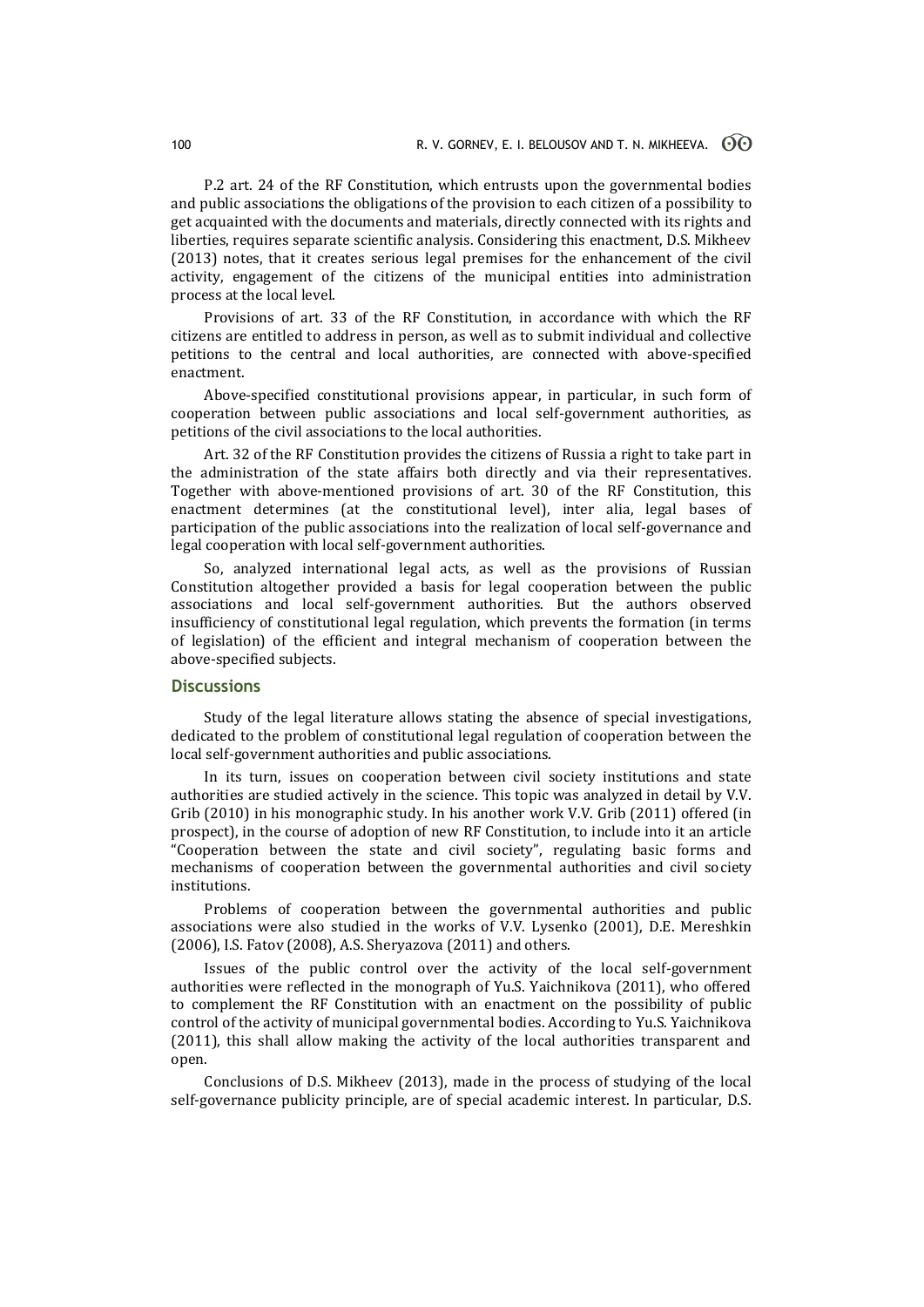Mikheev (2013) offers to complete the RF Constitution with a reference to abovespecified principle, as well as possibility of the municipal entity population to perform the public control over local self-government authorities' activity.

Some aspects of legal regulation of the civil society institutions' activity at the municipal level were analyzed in the work of N.S. Vavilov & T.N. Mikheeva (2016). The authors emphasized the forms of activity of the civil society institutions at local selfgovernance level, as well as the ways of the influence of above-specified subjects at each other.

Analysis of the legal literature demonstrates the undoubtful relevance of the study of constitutional legal aspects of cooperation between the civil society institutions and governmental bodies. As just noted, specified cooperation has a special meaning at the municipal level of the public authority, as it is maximally close to the population and is considered to be so-called foundation of the whole state. This is conditioned by the fact, that the most relevant problems of the citizens are settled in the frameworks of local self-governance.

But not all civil society institutions are efficient in the process of settlement of the questions of local significance, as well as a reflection of the local population interests. Those are public associations, which should play a special role here because such public associations are the most widespread and basic municipal civil society institutions. Other cooperation between the local government authorities and public associations is impossible without qualitative legal regulation. We consider, that such regulation shall be based on the statute of the law, determined in the RF Constitution, and providing public associations a right for participation into the performance of local selfgovernance by means of the forms, formalized in legislation.

### **Conclusion**

Summarizing the constitutional provisions, which we discussed above, we would like to note, that Russian basic law (in the whole) provided a foundation for the further development of legislation on self-governance, public associations, as well as formalized key postulates, at which the mechanism of cooperation between the public associations and local self-government bodies is based. Constitutional principles and rules are traced in the major part of the forms and principles of cooperation between the civil associations and local governmental bodies, they play a role of the reference point for the development of the federal and regional legislation, as well as municipal legal acts in this sphere. But for the specification of constitutional provisions, the author offers some corrections of the content of the RF Constitution, aimed at the elimination of ambiguity and uncertainty in the regulation of cooperation between the local public associations and governmental authorities. So, the authors offer to complete p. 2 art. 130 of the RF Constitution to read as follows: "Local self-governance is performed by the citizens by means of a referendum, votes, other forms of direct expression of will, via electoral and other bodies of local self-governance. Local public associations are entitled to participate in the performance of self-governance by means of cooperation with local self-government authorities in the frameworks, set by law". Above-specified corrections of the basic Law of the Russian Federation shall prompt the development of the federal, regional and municipal legal regulation of the considered relations, which shall finally have an impact on the development of Russian civil society and improvement of the democracy level in the process of performance of the public authority.

# **Recommendations**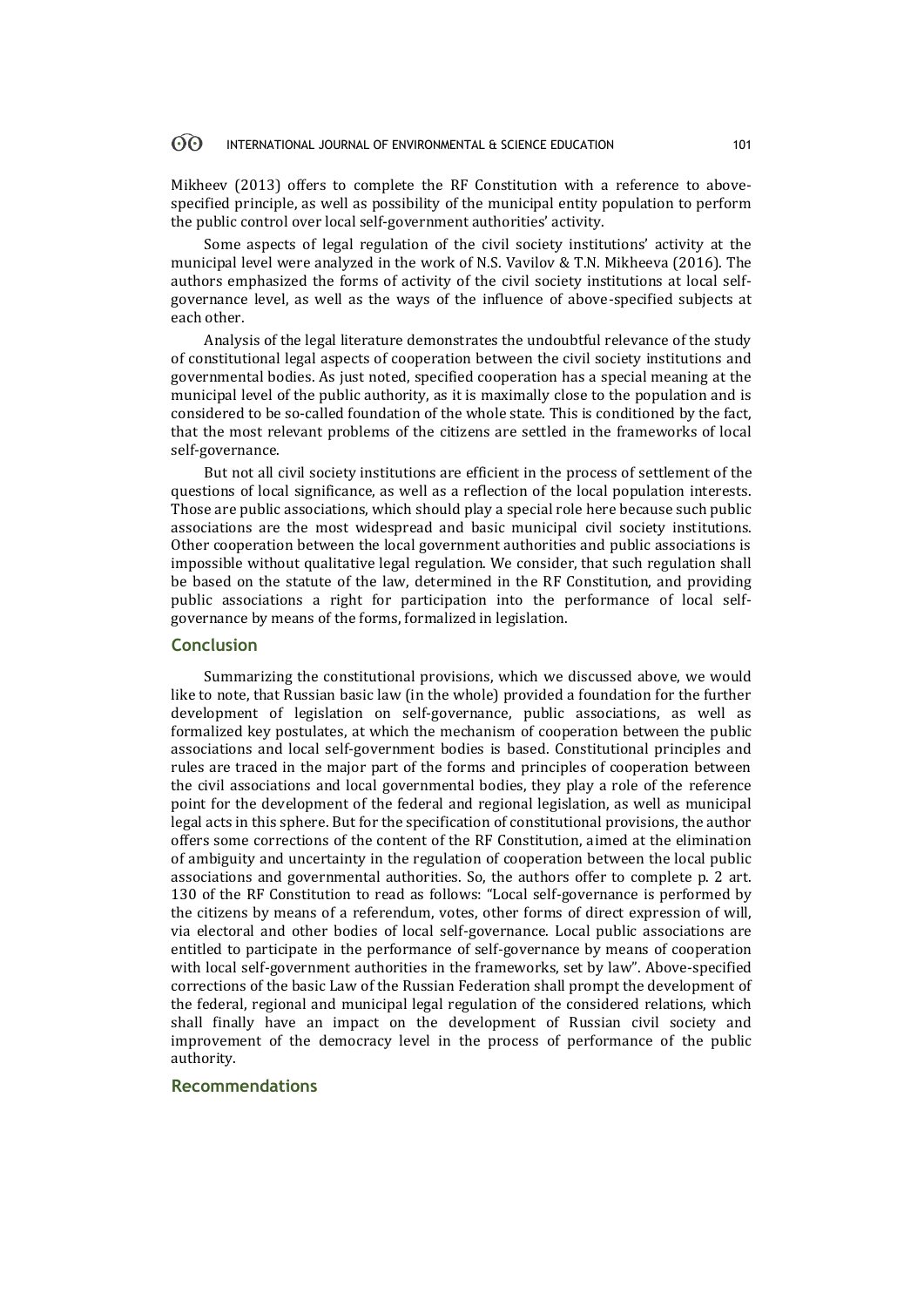Materials of the article may be useful for the lawmaking activities of the governmental bodies, for the academic lawyers, specializing in the sphere of constitutional and municipal law, students, masters, and PG students of law departments.

## **Acknowledgments**

The publication was prepared within the framework supported by the Russian Humanitarian Science Foundation research project № 16-33-01138.

### **Disclosure statement**

No potential conflict of interest was reported by the authors.

### **Notes on contributors**

**Roman V. Gornev –** postgraduate of the department of Constitutional and Administrative Law, Mari State University, Yoshkar-Ola, Russia.

**Evgenii I. Belousov** – postgraduate of the department of Constitutional and Administrative Law, Mari State University, Yoshkar-Ola, Russia.

**Tatiana N. Mikheeva** – dean of the Faculty of Law, professor of constitutional and administrative law, doctor of law, Honored Lawyer of the Russian Federation, Chairman of the Public Chamber of the Republic of Mari El, Mari State University, Yoshkar-Ola, Russia.

### **References**

- Belousov, E.I., Gornev, R.V. & Mikheeva, T.N. (2015). About Participation of Institutes of Civil Society in Public Control over the Activities of Local Authorities. *Review of European Studies*, *7*, 59-64.
- Belyasov, S.N. (2010). The interaction of the Russian state with civil society organizations in the sphere of protection of the rights and freedoms of man and citizen. *Law and Politics*, *10,* 1726-1730.
- Decision of the Constitutional Court of the Russian Federation on 02.04.2002. (2002). No 7-P «On the case on the constitutionality of certain provisions of the Law of the Krasnoyarsk Territory «On the order of recall of a deputy of a representative body of local self-government» and the Law of the Koryak Autonomous Okrug «On the order of recall of a deputy of a representative body of local government, elected official of local self-government in the Koryak Autonomous District» in connection with the applicants' complaints A.G. Zlobin and Y. Hnaeva». Moscow: Assembly of the Russian Federation legislation.
- European Charter of Local Self-Government. (1998). Adopted by the Council of Europe on October 15. 1985 year. № 36. Art, 4466. Moscow: Assembly of the Russian Federation legislation,
- Fatov, I.S. (2008). *Constitutional and legal status of public associations and the mechanism of its realization in the development of civil society in Russia:* PhD Abstract. Moscow: Moscow University for the Humanities.
- Federal law from 04.11.1998 No 55-FZ. (1998). «On ratification of the European Charter of Local Self-Government». No 15. Art. 1695. Moscow: Assembly of the Russian Federation legislation.
- Grib, V.V. (2010). *Interaction of public authorities and civil society institutions.* Moscow: Lawyer.
- Grib, V.V. (2011). *Interaction of public authorities and civil society in the Russian Federation* (Doctoral dissertation). Moscow: [State Research Institute of System Analysis of the Accounts Chamber](http://law.edu.ru/org/organization.asp?orgID=1287359) of the [Russian Federation.](http://law.edu.ru/org/organization.asp?orgID=1287359)
- Grudtsyna, L.Y. (2015). The middle class and civil society: economic and legal aspects. *Education and Law*, *1,* 120-134.
- Kudryavtzev, V.V., Mikheeva, T.N. & Mikheev, D.S. (2016) Publicity Problems in Formation of Representative Bodies of Municipalities in the Russian Federation. *The Social Sciences*, *11(8),* 1919-1922.
- Lysenko, V.V. (2001). *Public associations as a form of realization of the constitutional right of association in the Russian Federation*: PhD Abstract. Moscow: Lomonosov Moscow State University.
- Maly, D.A. (2003). *The constitutional right of association in the Russian Federation*. St. Petersburg: Press Law Center.
- Mereshkin, D.E. (2006). *Constitutional and legal status of public associations in modern Russia:* PhD Thesis. St. Petersburg: North-West Academy of Public Administration.